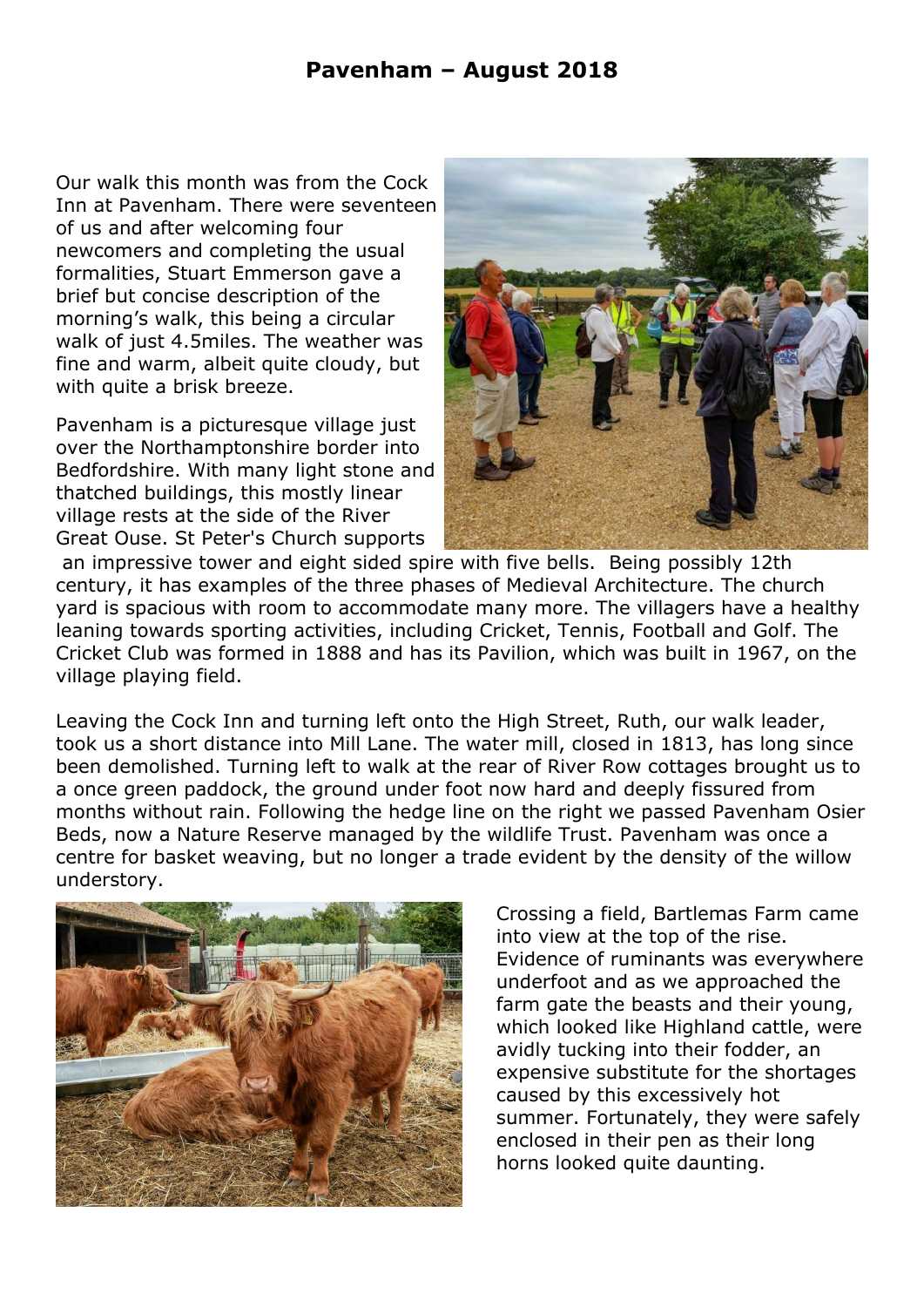Turning right out of the farm and following the Pavenham Road out of the village, we soon entered the playing field on the left with its recently constructed village hall. The grass was neatly trimmed but faded, all but for the bright green strip of well-watered ground around the crease. The provision of mobile covers, now drawn back, shows how seriously sport is taken by this village.



Leaving the field by a gate hidden behind the tennis courts and Pavilion, the path skirted a golf course to our left and to our right tall trees obscured the River Great Ouse flowing below. As we walked up a slight incline between brambles, some paused to pick the Juicy blackberries as sustenance on the ascent and others bent in search of long lost golf balls glowing like white mushrooms in the thorny thicket. It would be a case of Russian roulette as the previously hidden path now took us across the fairway in the line of fire of the driven ball. Fortunately, we were well behind the green and paused to applause a well-placed ball very close to the hole.

Safety finally reached, the exit was as obscurely hidden as its entrance, our leader vanishing from view through an Alice in Wonderland-like rabbit hole in the vegetation. Crossing a minor road, an equally brambly path brought us into open fields with extensive views back to Pavenham Church on the horizon. The moment was right for a rest so we braved the rather frisky breeze to admire the views as we ate bananas, energy bars and the like.